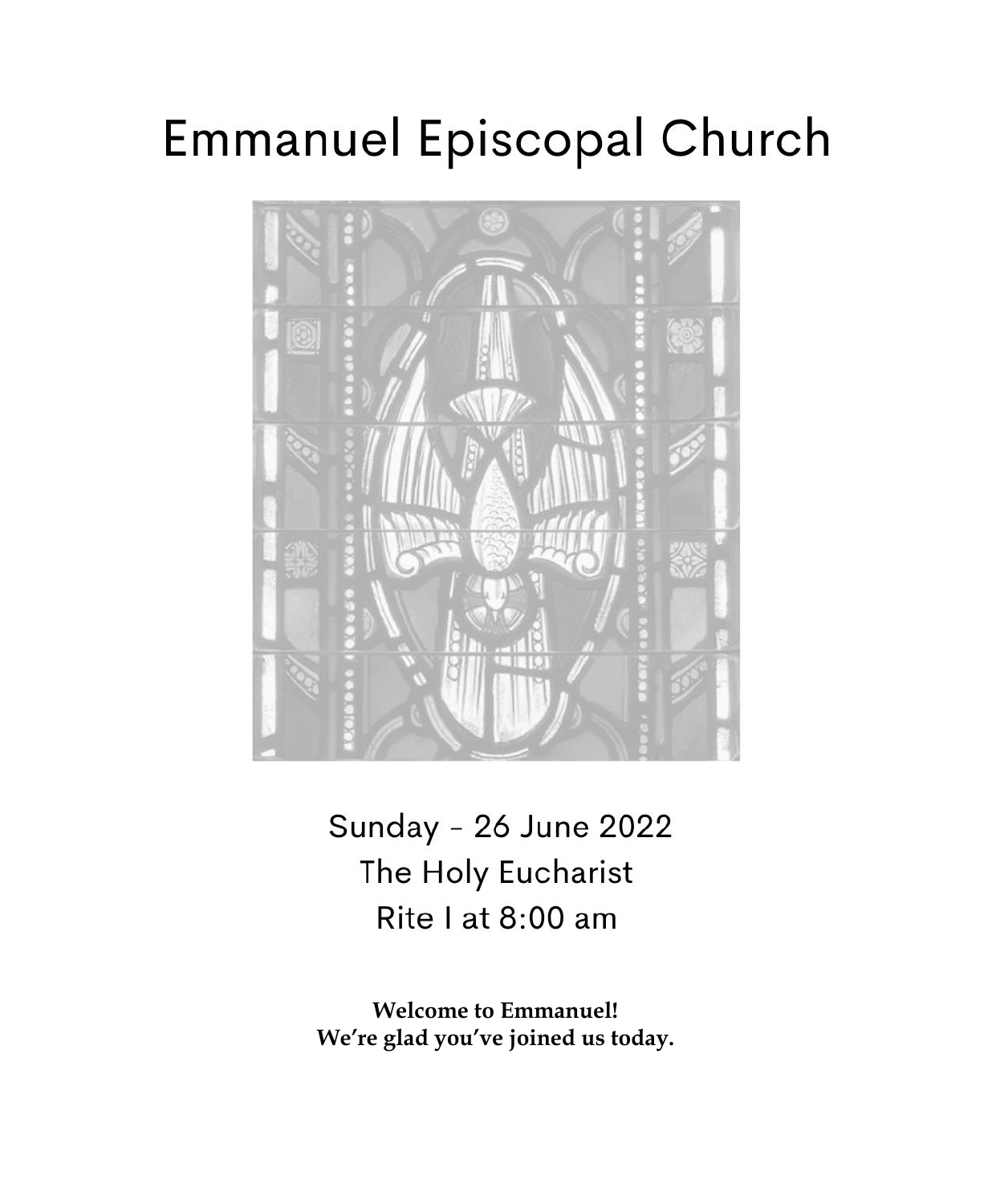## **The Holy Eucharist (Rite I) at 8:00 a.m.**

#### **THE OPENING ACCLAMATION BCP**, p. 323

*Celebrant* Blessed be God: Father, Son, and Holy Spirit.

#### *People* **And blessed be his kingdom, now and for ever. Amen**.

#### **THE COLLECT FOR PURITY** BCP, p. 323

Almighty God, unto whom all hearts are open, all desires known, and from whom no secrets are hid: Cleanse the thoughts of our hearts by the inspiration of thy Holy Spirit, that we may perfectly love thee, and worthily magnify thy holy Name; through Christ our Lord**.** *Amen.*

#### **THE SUMMARY OF THE LAW** BCP, p. 324

Hear what our Lord Jesus Christ saith: Thou shalt love the Lord thy God with all thy heart, and with all thy soul, and with all thy mind. This is the first and great commandment. And the second is like unto it: Thou shalt love thy neighbor as thyself. On these two commandments hang all the Law and the Prophets.

#### **THE GLORIA IN EXCELSIS** BCP, p. 324

**Glory be to God on high, and on earth peace, good will towards men. We praise thee, we bless thee, we worship thee, we glorify thee, we give thanks to thee for thy great glory, O Lord God, heavenly King, God the Father Almighty. O Lord, the only-begotten Son, Jesus Christ; O Lord God, Lamb of God, Son of the Father, that takest away the sins of the world, have mercy upon us. Thou that takest away the sins of the world, receive our prayer. Thou that sittest at the right hand of God the Father, have mercy upon us. For thou only art holy; thou only art the Lord; thou only, O Christ, with the Holy Ghost, art most high in the glory of God the Father. Amen**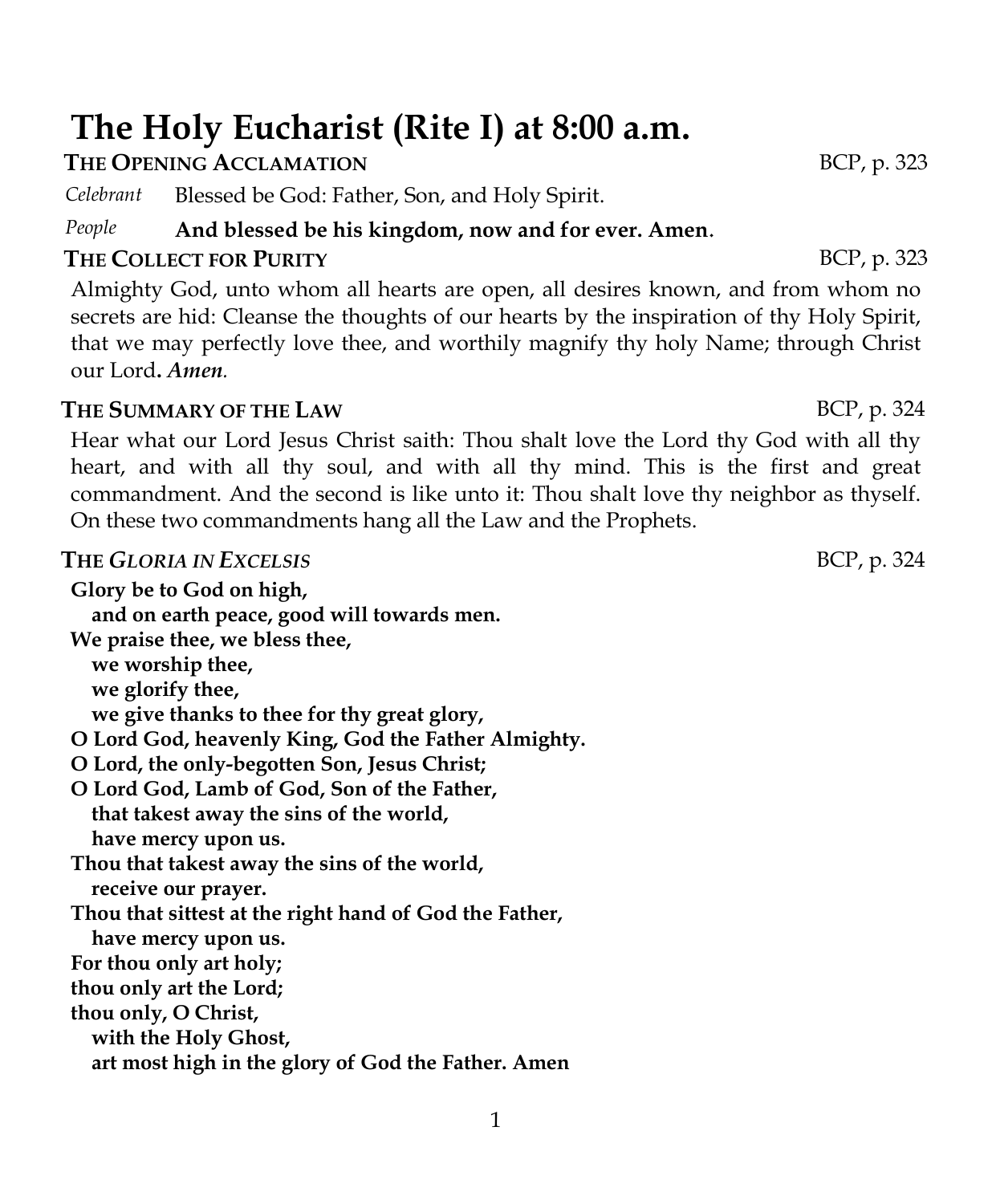#### **THE COLLECT OF THE DAY**

| Celebrant | The Lord be with you. |
|-----------|-----------------------|
| People    | And with thy spirit.  |
| Celebrant | Let us pray.          |

O Almighty God, who hast built thy Church upon the foundation of the apostles and prophets, Jesus Christ himself being the chief cornerstone: Grant us so to be joined together in unity of spirit by their doctrine, that we may be made an holy temple acceptable unto thee; through the same Jesus Christ our Lord, who liveth and reigneth with thee and the Holy Spirit, one God, for ever and ever. *Amen.*

*All are seated*.

#### **THE FIRST LESSON** 1 Kings 19:15-16, 19-21

The LORD said to Elijah, "Go, return on your way to the wilderness of Damascus; when you arrive, you shall anoint Hazael as king over Aram. Also you shall anoint Jehu son of Nimshi as king over Israel; and you shall anoint Elisha son of Shaphat of Abel-meholah as prophet in your place."

So he set out from there, and found Elisha son of Shaphat, who was plowing. There were twelve yoke of oxen ahead of him, and he was with the twelfth. Elijah passed by him and threw his mantle over him. He left the oxen, ran after Elijah, and said, "Let me kiss my father and my mother, and then I will follow you." Then Elijah said to him, "Go back again; for what have I done to you?" He returned from following him, took the yoke of oxen, and slaughtered them; using the equipment from the oxen, he boiled their flesh, and gave it to the people, and they ate. Then he set out and followed Elijah, and became his servant.

Lector: The Word of the Lord. People: **Thanks be to God.**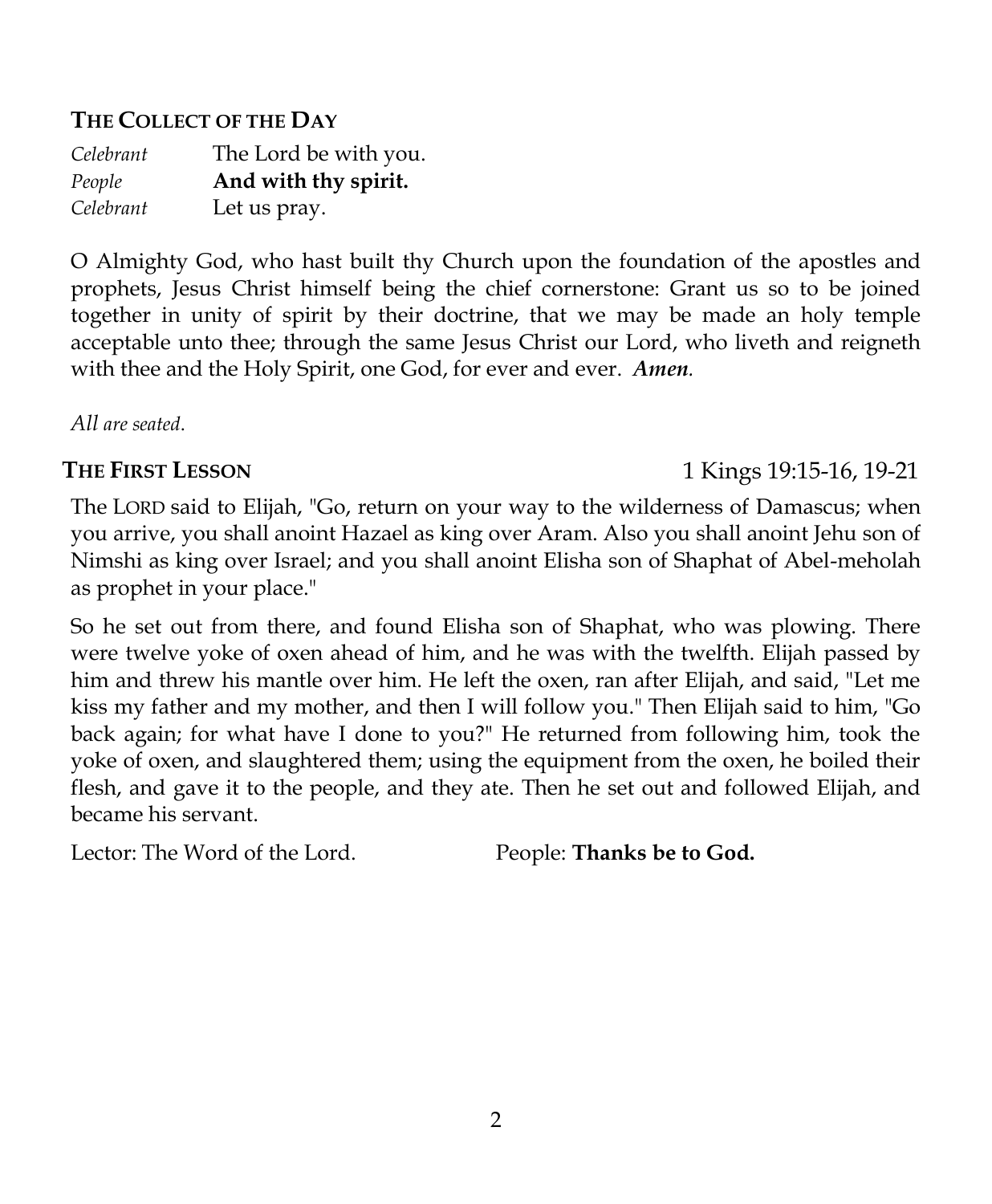#### **PSALM 16:,** *said together*

- 1 Protect me, O God, for I take refuge in you; \* I have said to the LORD, "You are my Lord, my good above all other."
- 2 All my delight is upon the godly that are in the land, \* upon those who are noble among the people.
- 3 But those who run after other gods \* shall have their troubles multiplied.
- 4 Their libations of blood I will not offer, \* nor take the names of their gods upon my lips.
- 5 O LORD, you are my portion and my cup; \* it is you who uphold my lot.
- 6 My boundaries enclose a pleasant land; \* indeed, I have a goodly heritage.
- 7 I will bless the LORD who gives me counsel; \* my heart teaches me, night after night.
- 8 I have set the LORD always before me; \* because he is at my right hand I shall not fall.
- 9 My heart, therefore, is glad, and my spirit rejoices; \* my body also shall rest in hope.
- 10 For you will not abandon me to the grave, \* nor let your holy one see the Pit.
- 11 You will show me the path of life; \* in your presence there is fullness of joy, and in your right hand are pleasures for evermore.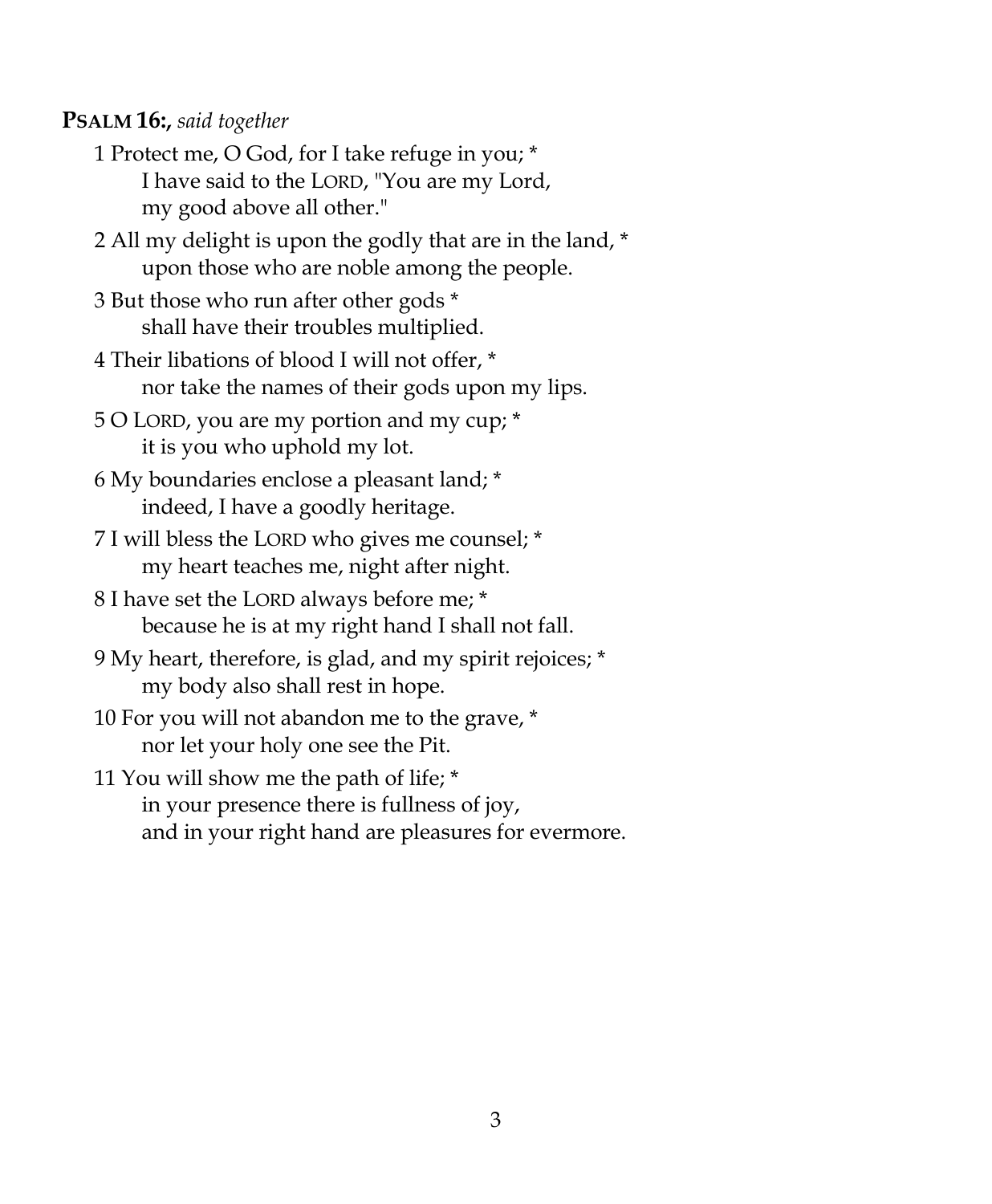#### **THE SECOND LESSON** Galatians 5:1,13-25

For freedom Christ has set us free. Stand firm, therefore, and do not submit again to a yoke of slavery.

For you were called to freedom, brothers and sisters; only do not use your freedom as an opportunity for self-indulgence, but through love become slaves to one another. For the whole law is summed up in a single commandment, "You shall love your neighbor as yourself." If, however, you bite and devour one another, take care that you are not consumed by one another.

Live by the Spirit, I say, and do not gratify the desires of the flesh. For what the flesh desires is opposed to the Spirit, and what the Spirit desires is opposed to the flesh; for these are opposed to each other, to prevent you from doing what you want. But if you are led by the Spirit, you are not subject to the law. Now the works of the flesh are obvious: fornication, impurity, licentiousness, idolatry, sorcery, enmities, strife, jealousy, anger, quarrels, dissensions, factions, envy, drunkenness, carousing, and things like these. I am warning you, as I warned you before: those who do such things will not inherit the kingdom of God.

By contrast, the fruit of the Spirit is love, joy, peace, patience, kindness, generosity, faithfulness, gentleness, and self-control. There is no law against such things. And those who belong to Christ Jesus have crucified the flesh with its passions and desires. If we live by the Spirit, let us also be guided by the Spirit.

*Lector*: The Word of the Lord. *People:* **Thanks be to God.**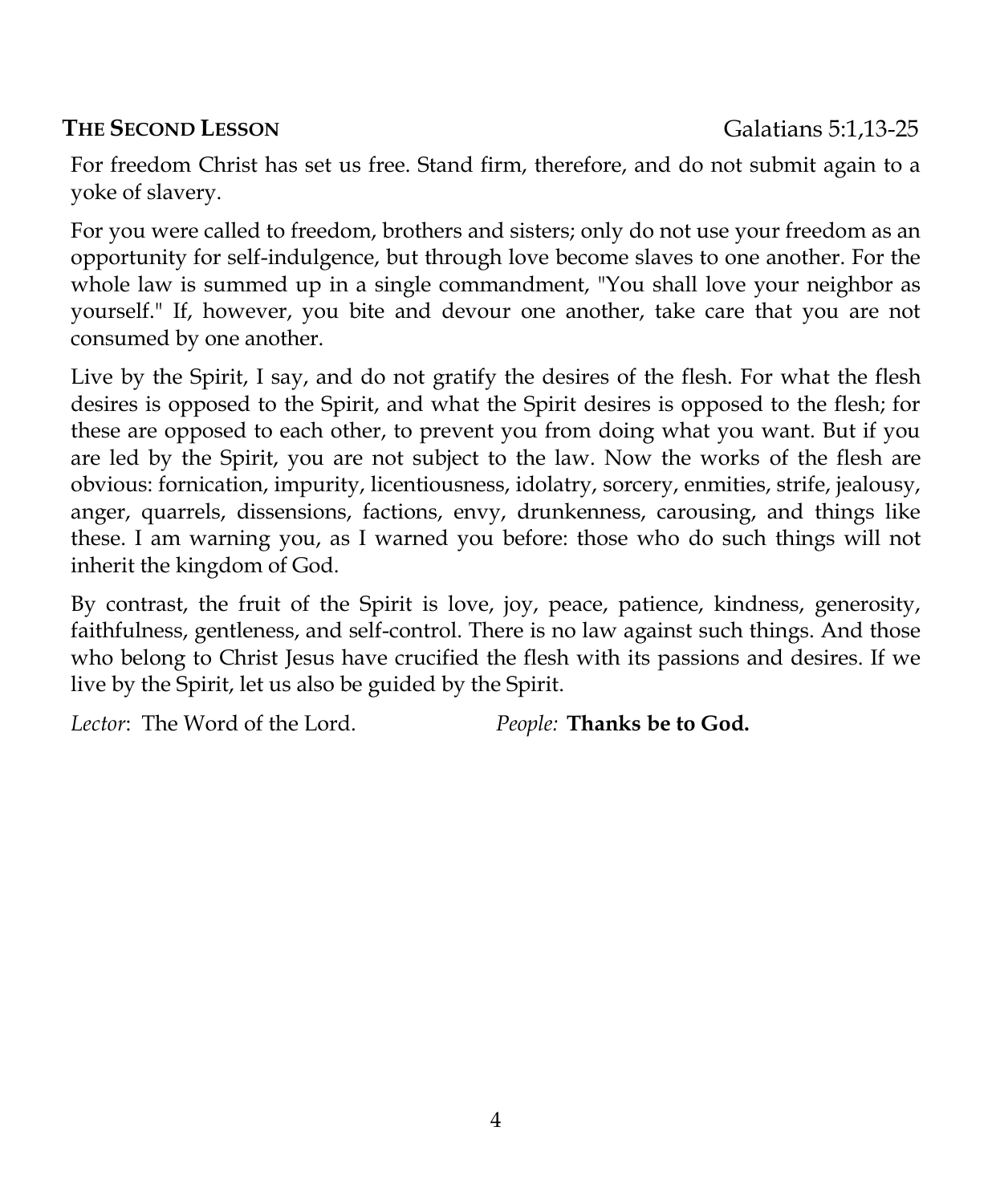*All stand.*

#### **THE HOLY GOSPEL COSPEL EXECUTE: Luke 9:51-62**

*Deacon:* The Holy Gospel of Our Lord Jesus Christ according to Luke.

*People:* **Glory be to thee, O Lord.**

When the days drew near for Jesus to be taken up, he set his face to go to Jerusalem. And he sent messengers ahead of him. On their way they entered a village of the Samaritans to make ready for him; but they did not receive him, because his face was set toward Jerusalem. When his disciples James and John saw it, they said, "Lord, do you want us to command fire to come down from heaven and consume them?" But he turned and rebuked them. Then they went on to another village.

As they were going along the road, someone said to him, "I will follow you wherever you go." And Jesus said to him, "Foxes have holes, and birds of the air have nests; but the Son of Man has nowhere to lay his head." To another he said, "Follow me." But he said, "Lord, first let me go and bury my father." But Jesus said to him, "Let the dead bury their own dead; but as for you, go and proclaim the kingdom of God." Another said, "I will follow you, Lord; but let me first say farewell to those at my home." Jesus said to him, "No one who puts a hand to the plow and looks back is fit for the kingdom of God."

*Deacon*: The Gospel of the Lord. *People*: **Praise be to thee, O Christ.**

**THE SERMON** The Rev. Tom Seitz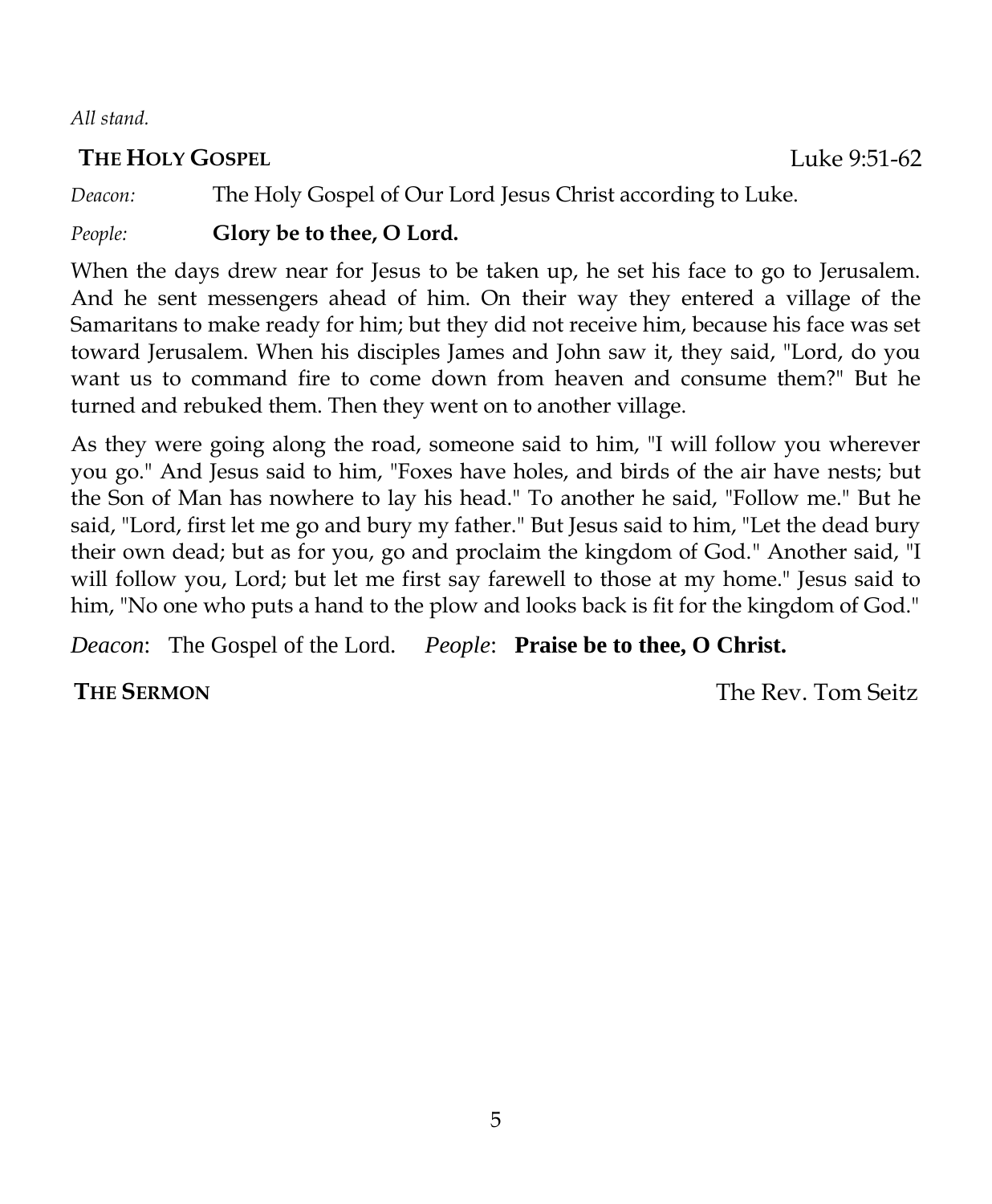**We believe in one God, the Father, the Almighty, maker of heaven and earth, of all that is, seen and unseen.** 

**We believe in one Lord, Jesus Christ, the only Son of God, eternally begotten of the Father, God from God, Light from Light, true God from true God, begotten, not made, of one Being with the Father. Through him all things were made. For us and for our salvation he came down from heaven: by the power of the Holy Spirit he became incarnate from the Virgin Mary, and was made man. For our sake he was crucified under Pontius Pilate; he suffered death and was buried. On the third day he rose again in accordance with the Scriptures; he ascended into heaven and is seated at the right hand of the Father. He will come again in glory to judge the living and the dead, and his kingdom will have no end.** 

**We believe in the Holy Spirit, the Lord, the giver of life, who proceeds from the Father and the Son. With the Father and the Son he is worshiped and glorified. He has spoken through the Prophets. We believe in one holy catholic and apostolic Church. We acknowledge one baptism for the forgiveness of sins. We look for the resurrection of the dead, and the life of the world to come. Amen.**

### **THE PRAYERS OF THE PEOPLE FORM IV** BCP, p. 388

*The people are asked to respond to each petition with silent prayer:*

Let us pray for the Church and for the world.

Grant, Almighty God, that all who confess your Name may be united in your truth, live together in your love, and reveal your glory in the world. *Silence*

*Celebrant:* Lord, in your mercy *People: Hear our prayer.*

Guide the people of this land, and of all the nations, in the ways of justice and peace; that we may honor one another and serve the common good. *Silence*

*Celebrant:* Lord, in your mercy *People: Hear our prayer.*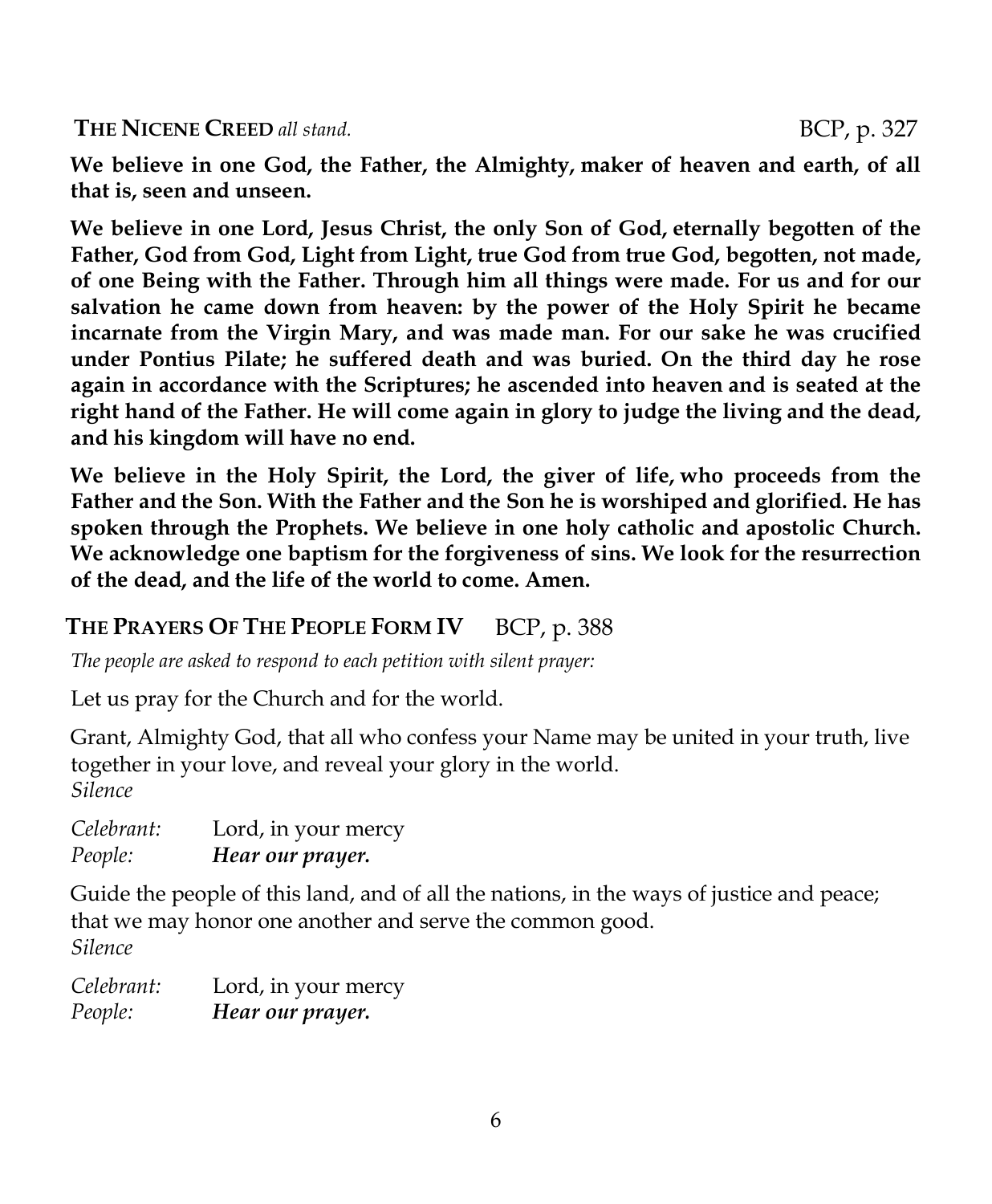Give us all a reverence for the earth as your own creation, that we may use its resources rightly in the service of others and to your honor and glory. *Silence*

| Celebrant: | Lord, in your mercy |
|------------|---------------------|
| People:    | Hear our prayer.    |

Bless all whose lives are closely linked with ours, and grant that we may serve Christ in them, and love one another as he loves us. *Silence*

*Celebrant:* Lord, in your mercy *People: Hear our prayer.*

Comfort and heal all those who suffer in body, mind, or spirit; give them courage and hope in their troubles, and bring them the joy of your salvation. Especially Peg, Cheryl, Ken, Joe, Ray, Brian, Natasha, Mike, Jim, Barbara, Linda, Christian, Jim, Barbara, Sienna and her parents; And for our homebound, Jean and Donna. *Silence*

*Celebrant:* Lord, in your mercy *People: Hear our prayer.*

We commend to your mercy all who have died, that your will for them may be fulfilled; and we pray that we may share with all your saints in your eternal kingdom. *Silence*

*Celebrant:* Lord, in your mercy *People: Hear our prayer.*

*The Celebrant adds a concluding Collect:*

Almighty and eternal God, ruler of all things in heaven and earth: Mercifully accept the prayers of your people, and strengthen us to do your will; through Jesus Christ our Lord**.** *Amen.*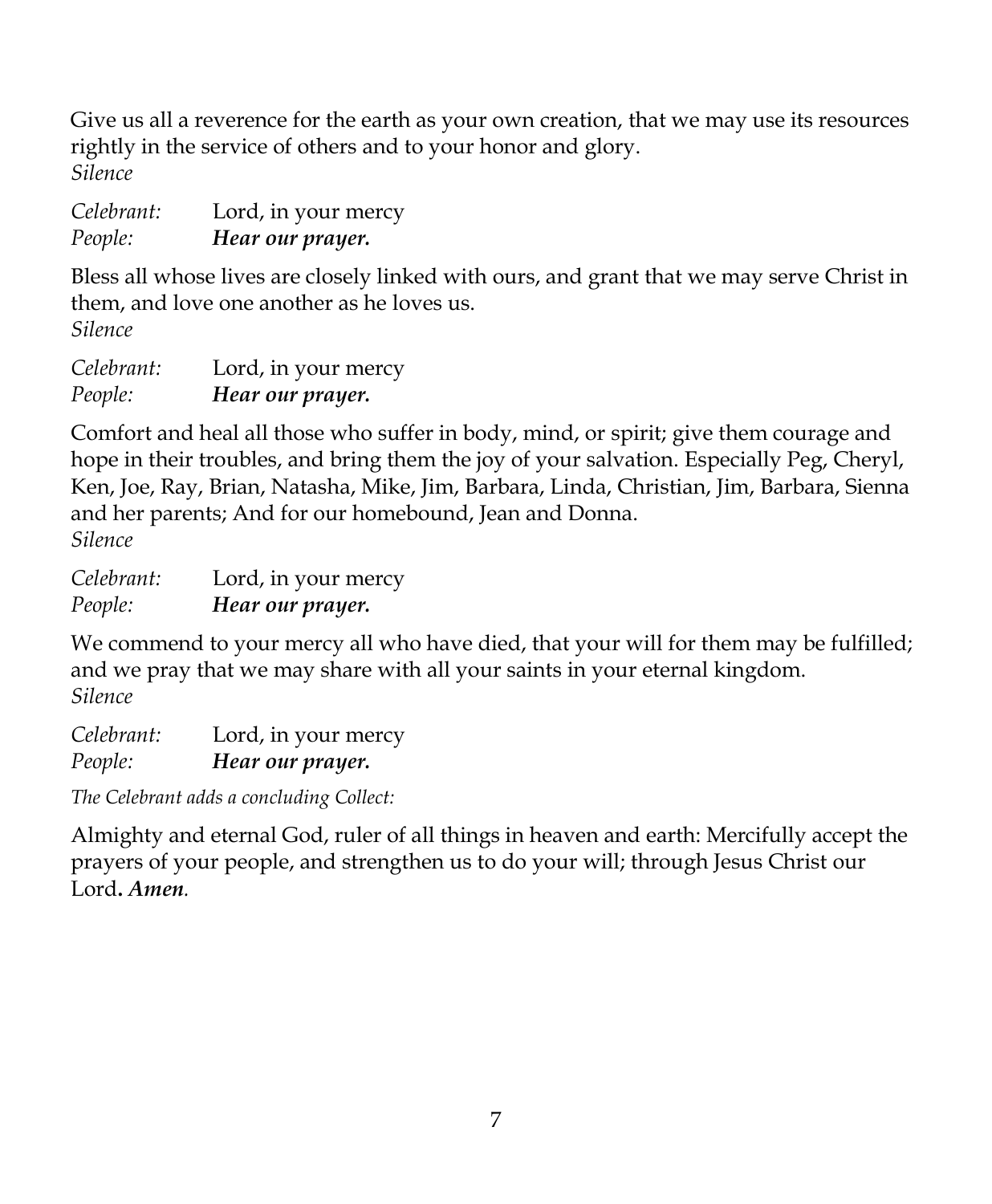**PRAYER FOR A PRIEST** *– said together*

**Oh Lord Jesus Christ, good shepherd of your people and our great high priest standing before God on our behalf, pour out your blessing on our rector-elect and his family. Watch over them and guide them through any obstacles, so that when he arrives, he may serve you as a faithful steward of the sacraments of grace, an effective witness to the Gospel and as a conscientious pastor to this parish, that your Church may be strengthened and equipped for its mission; through the same Jesus Christ our Lord. Amen.**

**FOR THE ELECTION OF A BISHOP** *– said together*

**Almighty God, giver of every good gift: Look graciously on your Church, and so guide the minds of those who shall choose a bishop for this Diocese, that we may receive a faithful pastor, who will care for your people and equip us for our ministries; through Jesus Christ our Lord.** *Amen.*

#### **THE CONFESSION AND ABSOLUTION,** kneeling BCP, p. 320

#### *The Deacon says*

Ye who do truly and earnestly repent you of your sins, and are in love and charity with your neighbors, and intend to lead a new life, following the commandments of God, and walking from henceforth in his holy ways: Draw near with faith, and make your humble confession to Almighty God, devoutly kneeling.

*The minister and People say together*

**Almighty God, Father of our Lord Jesus Christ, maker of all things, judge of all men: We acknowledge and bewail our manifold sins and wickedness, which we from time to time most grievously have committed, by thought, word, and deed, against thy divine Majesty, provoking most justly thy wrath and indignation against us. We do earnestly repent, and are heartily sorry for these our misdoings; the remembrance of them is grievous unto us, the burden of them is intolerable. Have mercy upon us, have mercy upon us, most merciful Father; for thy Son our Lord Jesus Christ's sake, forgive us all that is past; and grant that we may ever hereafter serve and please thee in newness of life, to the honor and glory of thy Name; through Jesus Christ our Lord. Amen.**

*The Celebrant stands and says,*

Almighty God, our heavenly Father, who of his great mercy hath promised forgiveness of sins to all those who with hearty repentance and true faith turn unto him, have mercy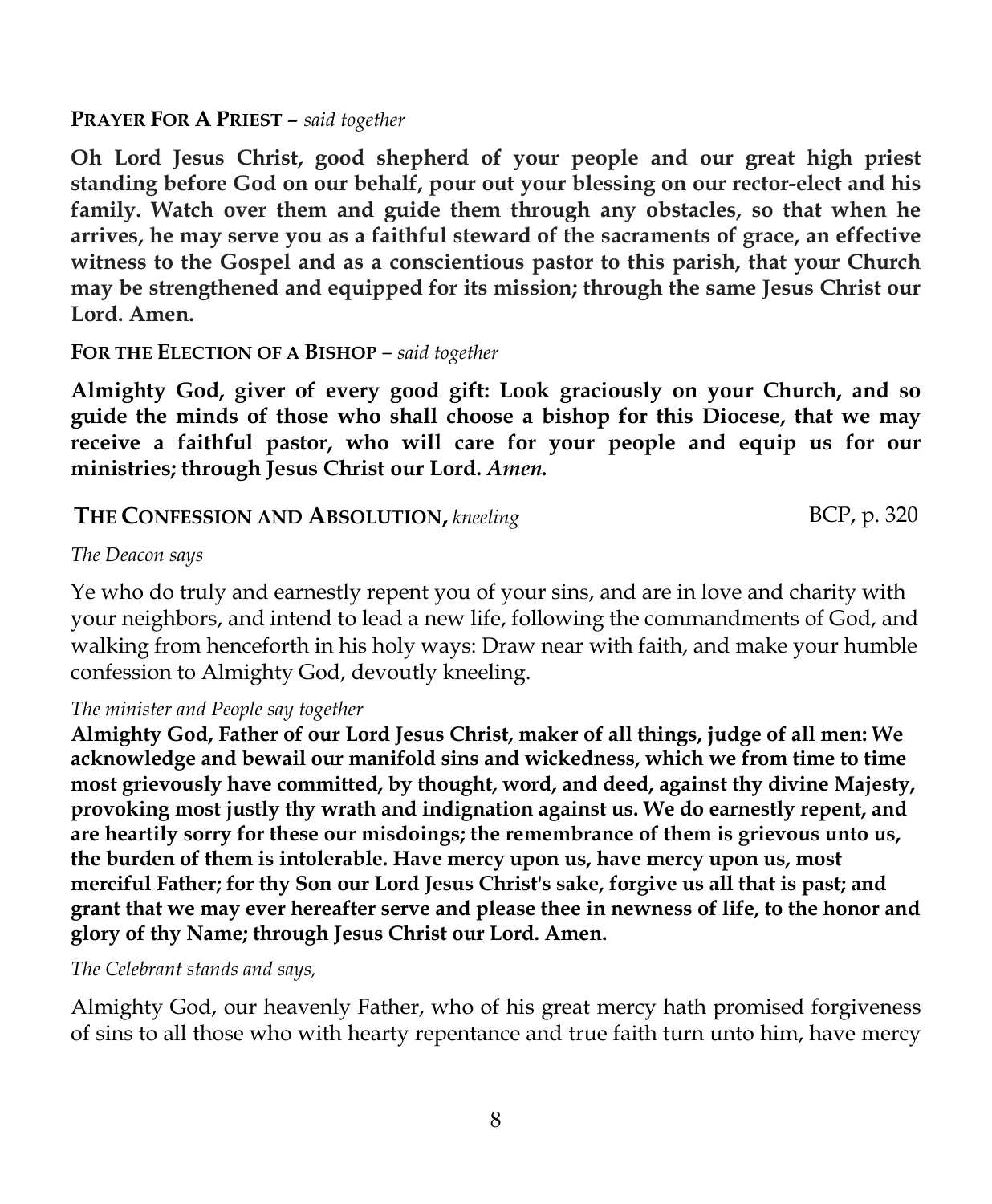upon you, pardon and deliver you from all your sins, confirm and strengthen you in all goodness, and bring you to everlasting life; through Jesus Christ our Lord. **Amen.**

*The Celebrant announces*

### **THE PEACE** BCP, p. 332

Celebrant: The Peace of the Lord be always with you. People: **And with thy spirit.**

#### **ANNOUNCEMENTS THE OFFERTORY THE OFFERTORY DIALOG**

*Celebrant:* All things come of thee, O Lord. *People*: **And of thine own have we given thee.**

#### **EUCHARISTIC PRAYER I** BCP, p. 333

#### **THE SURSUM CORDA**

| Celebrant | The Lord be with you.                 |
|-----------|---------------------------------------|
| People    | And with thy spirit.                  |
| Celebrant | Lift up your hearts.                  |
| People    | We lift them up unto the Lord.        |
| Celebrant | Let us give thanks unto our Lord God. |
| People    | It is meet and right so to do.        |

*The Celebrant then says*

It is very meet, right, and our bounden duty, that we should at all times, and in all places, give thanks unto thee, O Lord, holy Father, almighty, everlasting God.

Through Jesus Christ our Lord; according to whose true promise the Holy Ghost came down from heaven, lighting upon the disciples, to teach them and to lead them into all truth; uniting peoples of many tongues in the confession of one faith, and giving to thy Church the power to serve thee as a royal priesthood, and to preach the Gospel to all nations.

Therefore with Angels and Archangels, and with all the company of heaven, we laud and magnify thy glorious Name; evermore praising thee, and saying,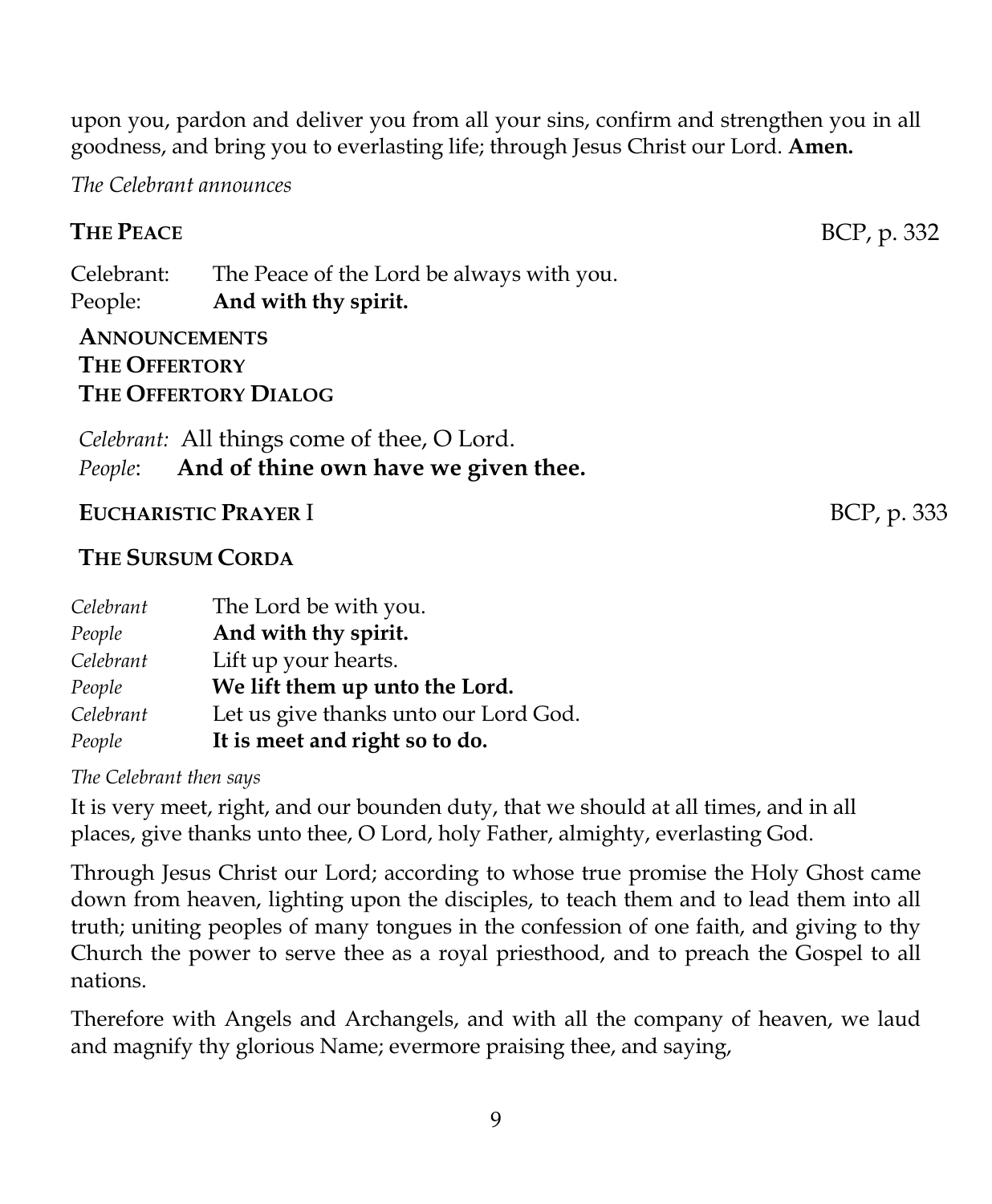#### **THE SANCTUS AND BENEDICTUS,** *said together*

**Holy, Holy, Holy, Lord God of Hosts: Heaven and earth are full of thy glory. Glory be to thee, O lord Most High. Blessed is he who cometh in the name of the Lord. Hosanna in the highest.**

#### *The people stand or kneel. Then the Celebrant continues*

All glory be to thee, Almighty God, our heavenly Father, for that thou, of thy tender mercy, didst give thine only Son Jesus Christ to suffer death upon the cross for our redemption; who made there, by his one oblation of himself once offered, a full, perfect, and sufficient sacrifice, oblation, and satisfaction, for the sins of the whole world; and did institute, and in his holy Gospel command us to continue, a perpetual memory of that his precious death and sacrifice, until his coming again.

For in the night in which he was betrayed, he took bread; and when he had given thanks, he brake it, and gave it to his disciples, saying, "Take, eat, this is my Body, which is given for you. Do this in remembrance of me."

Likewise, after supper, he took the cup; and when he had given thanks, he gave it to them, saying, "Drink ye all of this; for this is my Blood of the New Testament, which is shed for you, and for many, for the remission of sins. Do this, as oft as ye shall drink it, in remembrance of me."

Wherefore, O Lord and heavenly Father, according to the institution of thy dearly beloved Son our Savior Jesus Christ, we, thy humble servants, do celebrate and make here before thy divine Majesty, with these thy holy gifts, which we now offer unto thee, the memorial thy Son hath commanded us to make; having in remembrance his blessed passion and precious death, his mighty resurrection and glorious ascension; rendering unto thee most hearty thanks for the innumerable benefits procured unto us by the same.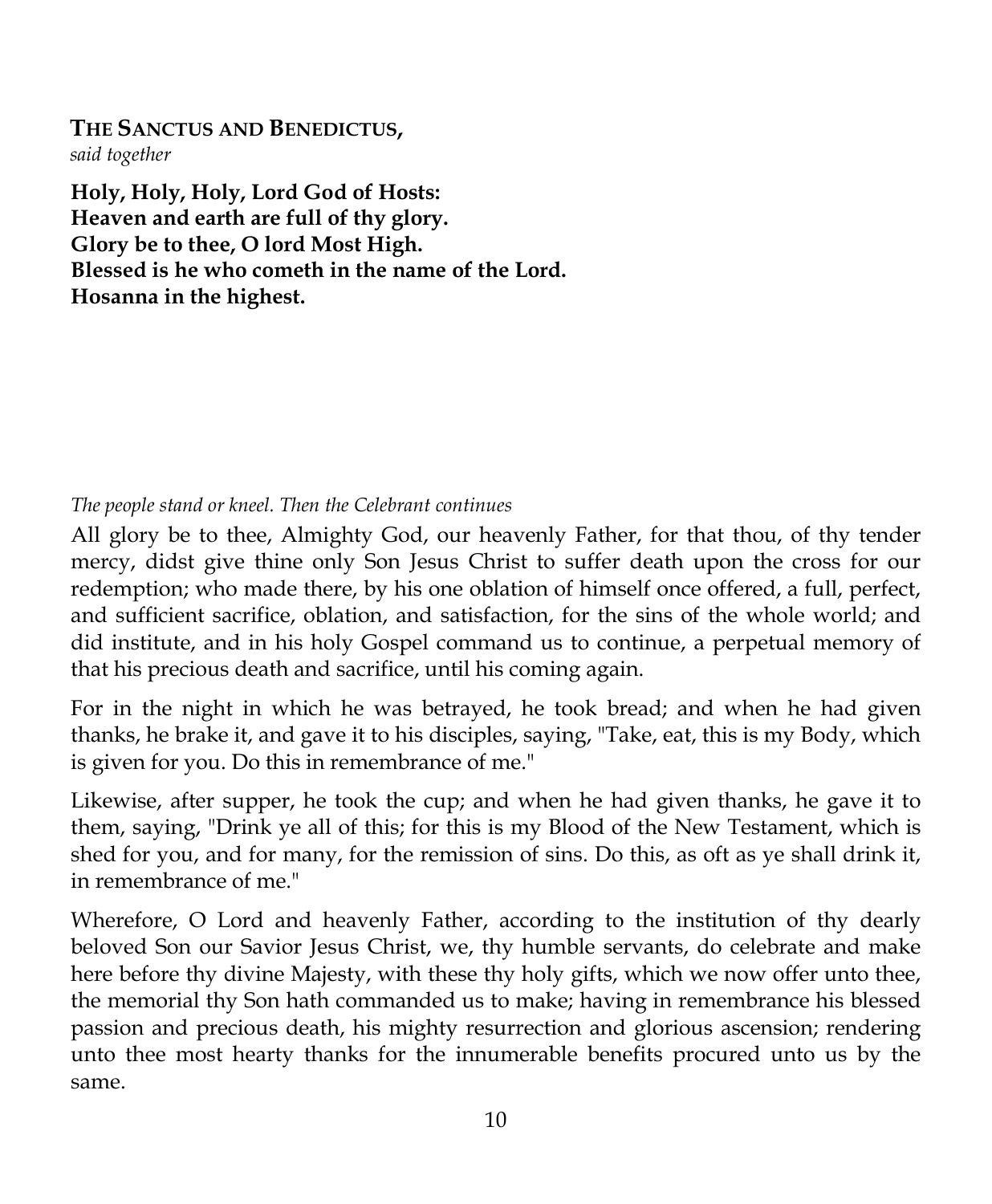And we most humbly beseech thee, O merciful Father, to hear us; and, of thy almighty goodness, vouchsafe to bless and sanctify, with thy Word and Holy Spirit, these thy gifts and creatures of bread and wine; that we, receiving them according to thy Son our Savior Jesus Christ's holy institution, in remembrance of his death and passion, may be partakers of his most blessed Body and Blood.

And we earnestly desire thy fatherly goodness mercifully to accept this our sacrifice of praise and thanksgiving; most humbly beseeching thee to grant that, by the merits and death of thy Son Jesus Christ, and through faith in his blood, we, and all thy whole Church, may obtain remission of our sins, and all other benefits of his passion.

And here we offer and present unto thee, O Lord, our selves, our souls and bodies, to be a reasonable, holy, and living sacrifice unto thee; humbly beseeching thee that we, and all others who shall be partakers of this Holy Communion, may worthily receive the most precious Body and Blood of thy Son Jesus Christ, be filled with thy grace and heavenly benediction, and made one body with him, that he may dwell in us, and we in him.

And although we are unworthy, through our manifold sins, to offer unto thee any sacrifice, yet we beseech thee to accept this our bounden duty and service, not weighing our merits, but pardoning our offences, through Jesus Christ our Lord;

By whom, and with whom, in the unity of the Holy Ghost, all honor and glory be unto thee, O Father Almighty, world without end. **AMEN**.

And now, as our Savior Christ hath taught us, we are bold to say...

#### **THE LORD'S PRAYER**

**Our Father, who art in heaven, hallowed be thy Name, thy kingdom come, thy will be done, on earth as it is in heaven. Give us this day our daily bread. And forgive us our trespasses, as we forgive those who trespass against us. And lead us not into temptation, but deliver us from evil. For thine is the kingdom, and the power, and the glory, for ever and ever. Amen.**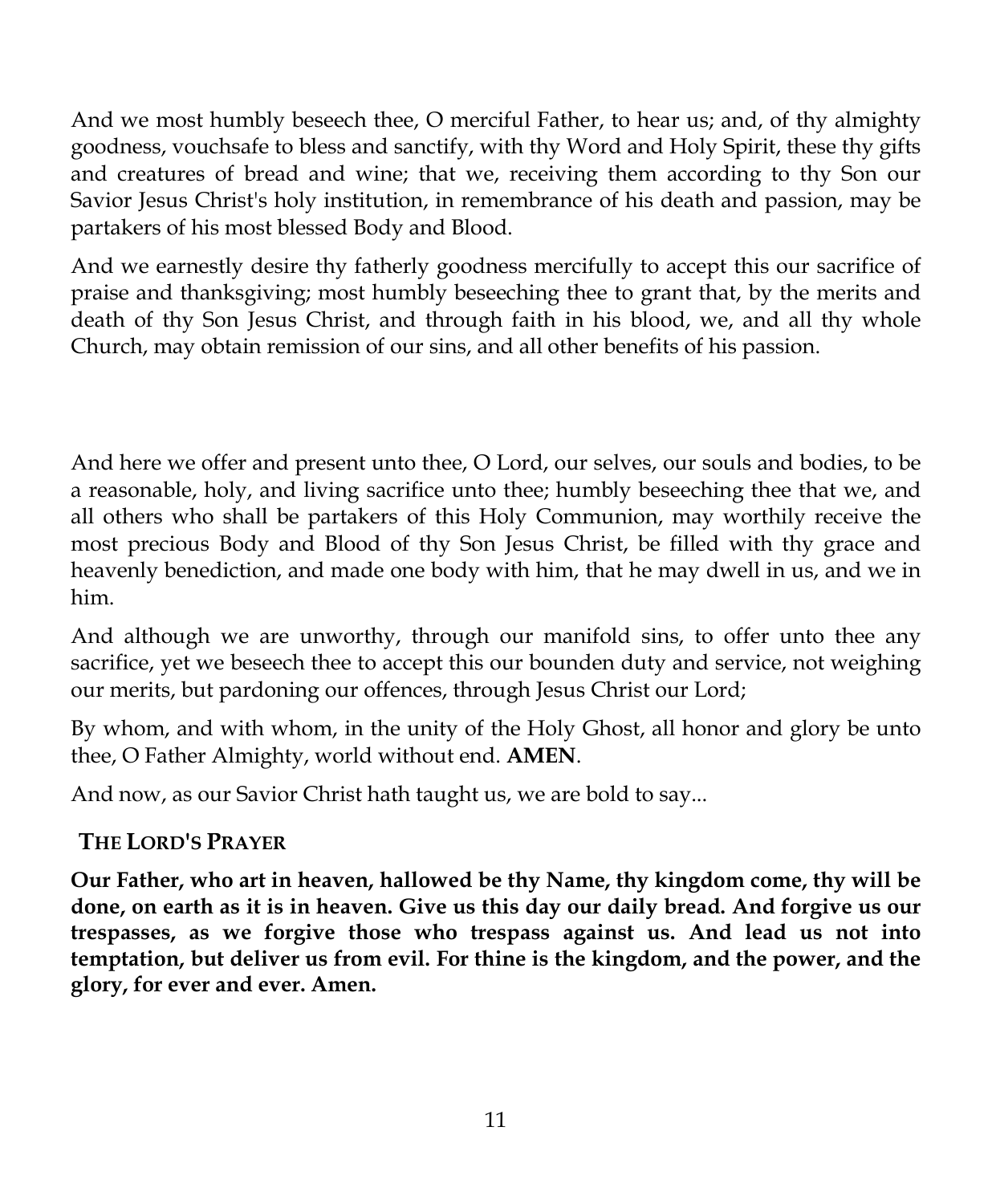#### **THE BREAKING OF THE BREAD BUT ASSESSED BE A BUT A** BCP, p. 337

*The Celebrant breaks the consecrated Bread. A period of silence is kept. Then is said* Christ our Passover is sacrificed for us; **Therefore let us keep the feast.**

*Then the Celebrant says* The Gifts of God for the People of God. Take them in remembrance that Christ died for you, and feed on him in your hearts by faith with thanksgiving.

#### **AT THE COMMUNION**

*All baptized persons, including young children, are welcome to receive the Sacrament. If you are unable or do not wish to receive, you are welcome to come forward for a blessing; please indicate this by crossing your arms on your chest.*

#### **THE POSTCOMMUNION PRAYER BULLER BULLER BULLER BULLER BULLER BULLER BULLER**

*After Communion, the Celebrant says*

Let us pray.

*The People may join in saying this prayer*

**Almighty and everliving God, we most heartily thank thee for that thou dost feed us, in these holy mysteries, with the spiritual food of the most precious Body and Blood of thy Son our Savior Jesus Christ; and dost assure us thereby of thy favor and goodness towards us; and that we are very members incorporate in the mystical body of thy Son, the blessed company of all faithful people; and are also heirs, through hope, of thy everlasting kingdom. And we humbly beseech thee, O heavenly Father, so to assist us with thy grace, that we may continue in that holy fellowship, and do all such good works as thou hast prepared for us to walk in; through Jesus Christ our Lord, to whom with thee and the Holy Ghost, be all honor and glory, world without end.** *Amen.*

12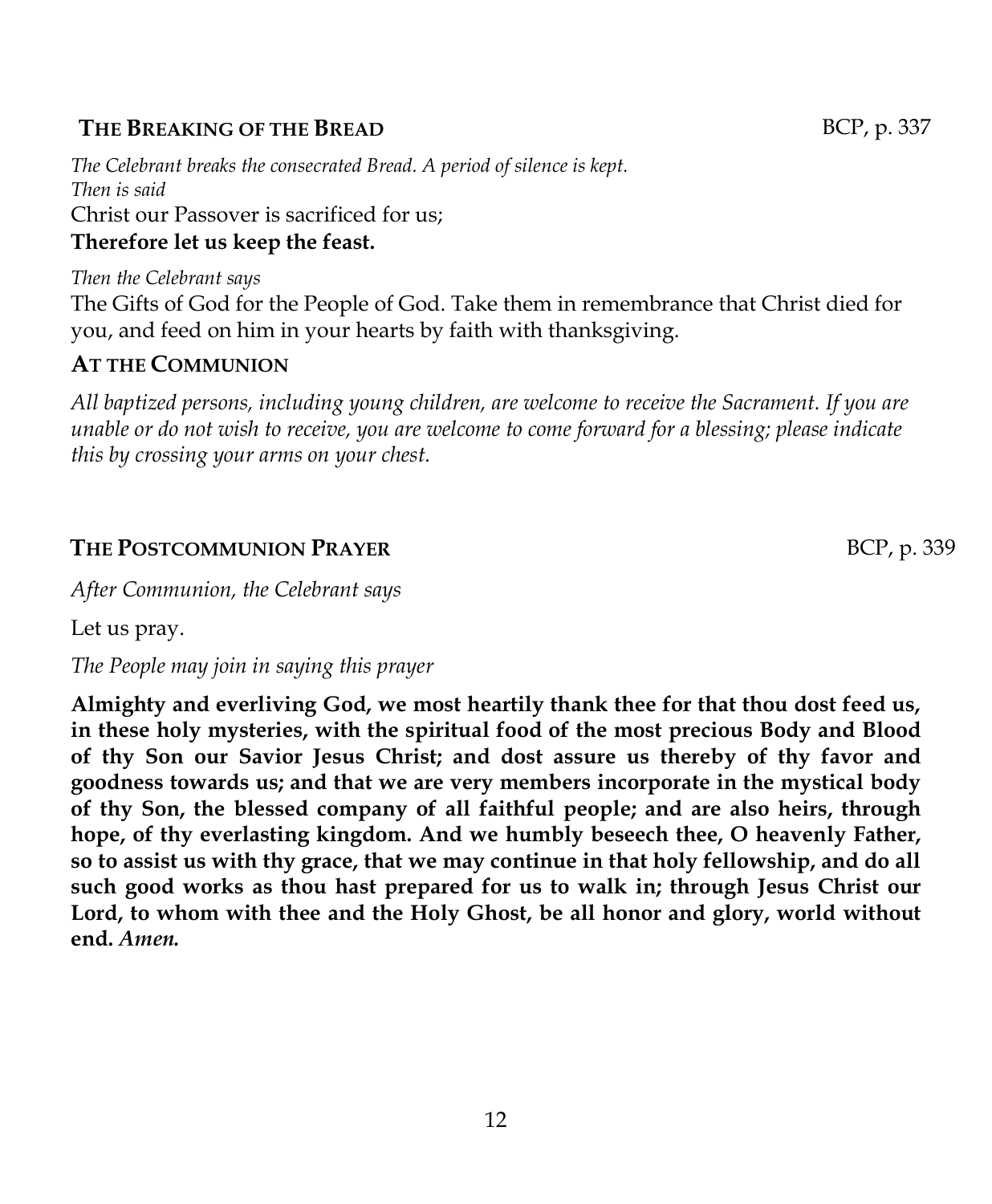#### **THE BLESSING**

*The Deacon dismisses the people with these words:*

Let us bless the Lord. *People:* **Thanks be to God.**

**THE DISMISSAL**

#### **FOR VISITORS...**

**WELCOME TO ALL VISITORS!** We're honored by your visit! Whether you are just stopping by or searching for a new church home, we encourage all visitors to sign our guestbook or a visitor's card!

#### **PARISH LIFE**

#### **OUTREACH**

**May Outreach -** Thank you for your Easter Donations. We were able to donate 23 beautiful Easter baskets to the Salvation Army Women and Children Center. They are currently staying in a hotel while the center is renovated so the baskets were especially appreciated. We also delivered diaper and extra treats and toys. We will continue to collect dry goods for our Street Eats bags and Christian Service Center: Packets of tuna or chicken, crackers, granola bars, fruit cups, canned veggies, and individual shelf safe meals are just a few examples of items we can use. Thank you for what you do!

#### **CHILDREN'S MINISTRY**

**Nursery -** I would love to have volunteers for the nursery crew! Ideally, I would have four volunteers so that they can rotate through the Sundays. Please think of students needing community service hours! Anyone interested, please get in touch with Molly Carrera at [kids@emmanuelepiscopal.net](about:blank) or Sue Grosso at [admin@emmanuelepiscopal.net.](about:blank)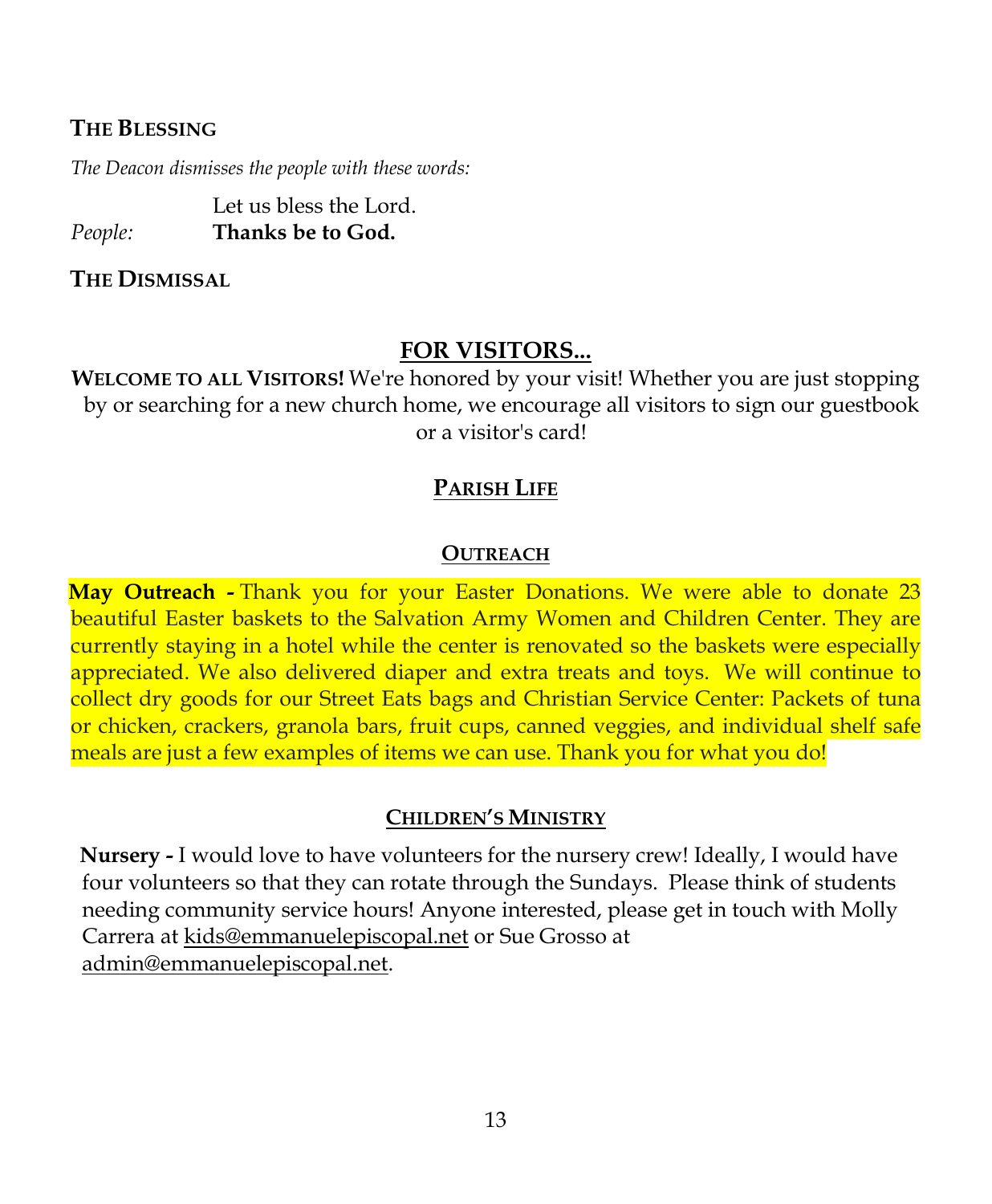#### **THIS WEEK AT EMMANUEL**

| Sunday                 | 06/26 III PENTECOST |                                   |  |
|------------------------|---------------------|-----------------------------------|--|
|                        | 8:00am              | Holy Eucharist Rite I (Church)    |  |
|                        | 10:15am             | Holy Eucharist Rite II (Church)   |  |
| Monday                 | $06/27$ 8:30am      | Summers At Emmanuel (Parish Hall) |  |
| Tuesday                | $06/28$ 8:30am      | Summers At Emmanuel (Parish Hall) |  |
| Wednesday 06/29 8:30am |                     | Summers At Emmanuel (Parish Hall) |  |
| Thursday               | 06/30 8:30am        | Summers At Emmanuel (Parish Hall) |  |
| Friday                 | 07/01 8:30am        | Summers At Emmanuel (Parish Hall) |  |
|                        |                     | Office Closed                     |  |
| Sunday                 | 07/03 IV PENTECOST  |                                   |  |
|                        | 8:00am              | Holy Eucharist Rite I (Church)    |  |
|                        | 10:15am             | Holy Eucharist Rite II (Church)   |  |